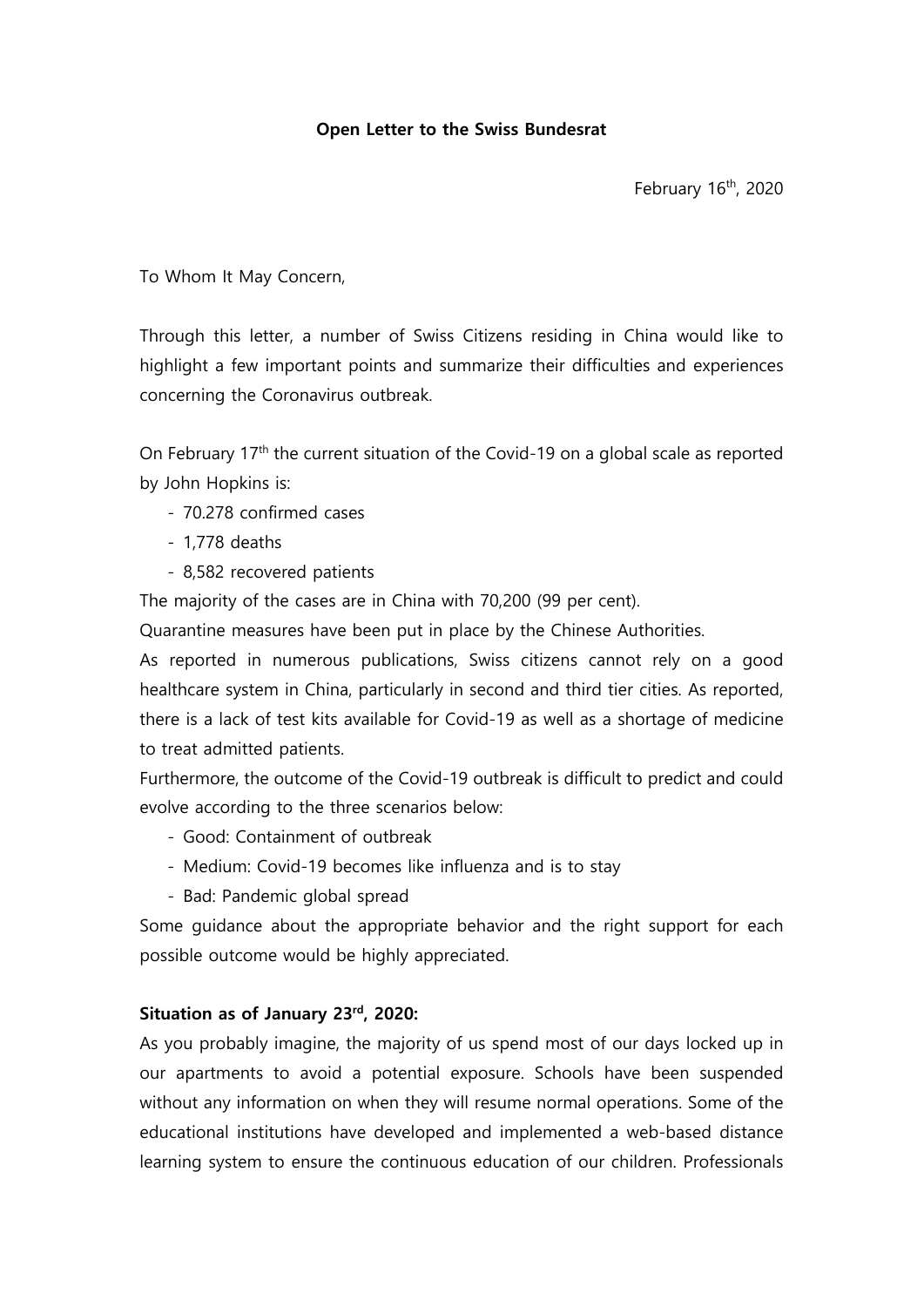are requested to work remotely and will follow local and corporate guidance to resume on-site working.

#### **DFAE EDA Communication from 23rd January until 13th February 2020**

Most of us have received two official e-mails since the outbreak, but unfortunately, some of us have not received any notification at all. As much as we appreciate the proper representation of our government in China, a lot of us are currently upset with the lack of communication and support from the Swiss authorities. The gap in understanding of the current crisis between the Swiss living here and the government in Bern appears significant. We are somewhat disappointed after witnessing the weekly or even daily communication between other countries and their citizens across China.

(Enclosed in this letter you will find emails for your review, which underline the above mentioned.)

### **Actions by the DFA**

Up until now, we have only seen measures taken for Swiss Citizens in Wuhan and within the Hubei province (in conjunction with the French Authorities).

Unfortunately, the situation for the rest of the Swiss community in China is far from over as this outbreak spells an unforeseen future for us in terms of existence and livelihood. Therefore, we would appreciate an improvement of communications and support from our Government in Switzerland.

Additionally, we would like to mention is that, currently most Swiss citizens in China are no longer working on expat contracts and therefore do not have large organizations or companies behind them for support.

For many of us here in China, it is not possible to leave the country within a short period. We have personal commitments to tend to such as foreign spouses, children, and pets. A substantial number of us also have professional commitments, which do not allow us to leave unless the current situation dramatically deteriorates and force us to evacuate.

For over a decade or so, we have been good citizens; properly representing our country abroad. Among us are pioneers who have opened doors for trade between Switzerland and China. Today, the Chinese government and people regard our country to be one of the most outstanding ones in the west. Please do understand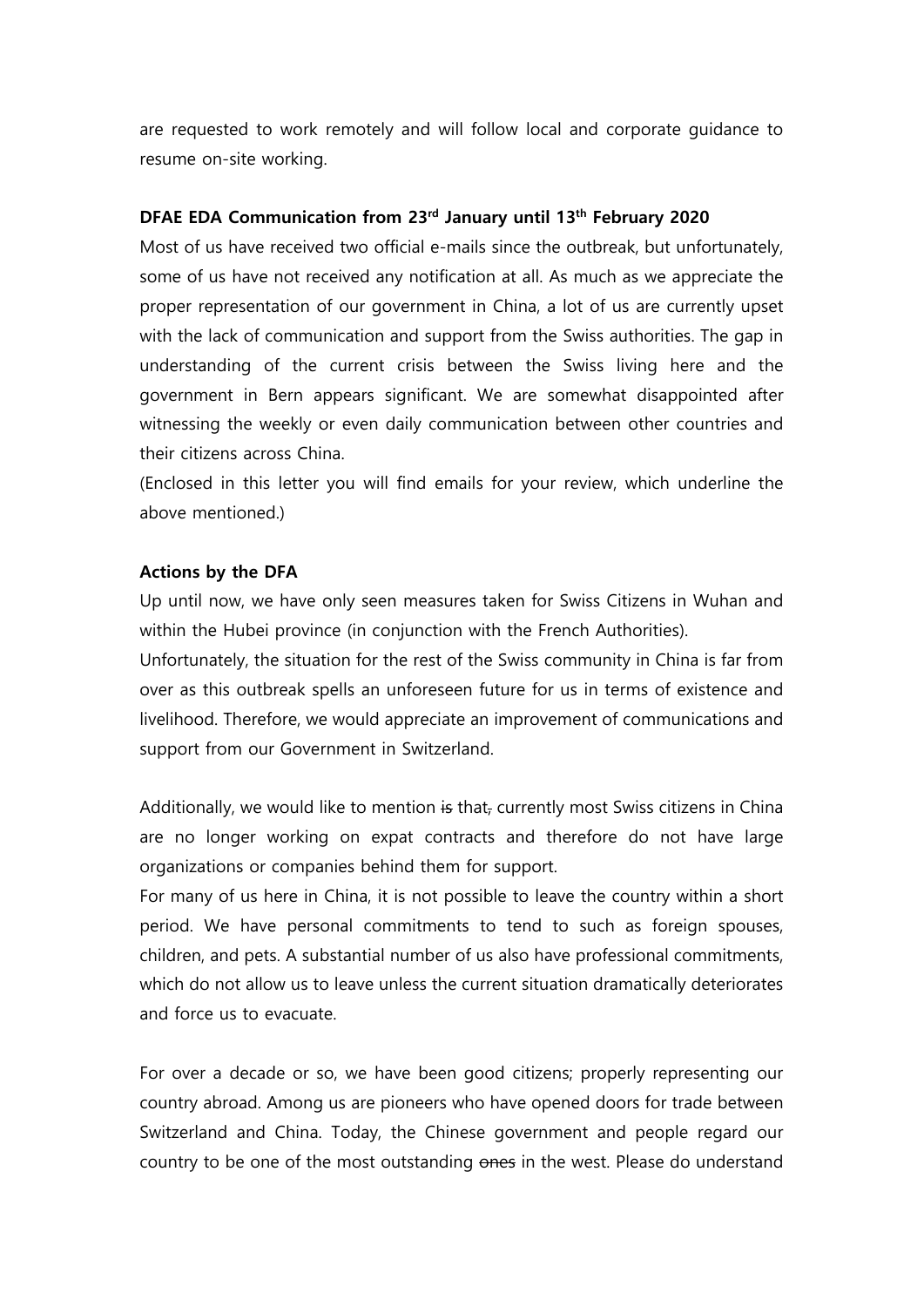that without these veteran traders and entrepreneurs, our community in China would not exist nor would we have the current levels of economic interaction between our countries that we so highly regard.

Now during this time of crisis, our livelihoods and health are in jeopardy. We believe it is fair to ask for support from our homeland as many of us feel we have been forgotten. A lot of us, as mentioned before, are disappointed and frustrated with the insensitive communication received at the beginning of this ordeal and the lack of proper follow-ups.

The majority of the e-mails we have received – if received at all - from the DFAE indicates that we are personally responsible for our situation. As well as that, we cannot rely on the Swiss authorities and that it is difficult or even impossible for them to support us in any way.

We understand if the government wishes to avoid a mass evacuation plan unlike other countries and that individuals should plan their evacuation and bear the financial costs. However, for most of the Hubei province, and us outside of Wuhan we feel as if the Swiss government has put the issue to rest and has moved on.

Additional recommendations we received from Swiss channels of communication are:

- Listen to the local government and contact them if necessary.
	- Please do understand that 95% of the communications are in Chinese and addressed to Chinese Citizens. China relies on foreign authorities to inform their citizens and to evacuate them if required.
- To contact the family doctor and other institutions such as banks and travel agencies.

Most of us live in China and do not need the services of a travel agency. The family doctor statement shows that the communication is based on the Swiss mindset where a family doctor is common. The same does not apply to us living in China. In case of fever, the only way to handle it is to go to a hospital, which exposes us exponentially to being infected with the Coronavirus. The recommendation to contact a bank is also questionable as it does not apply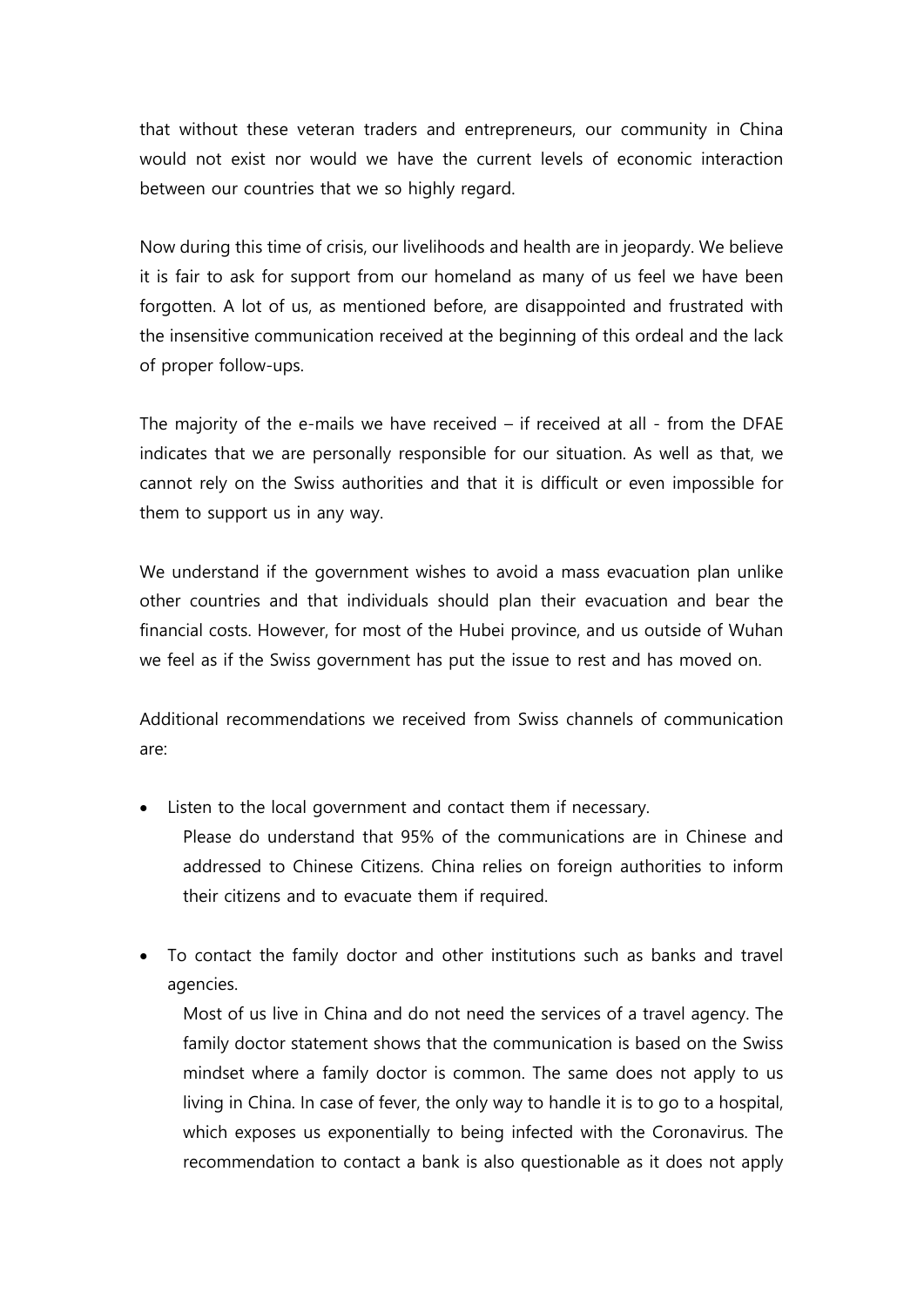to the situation and they are not in any capacity to assist us about a viral outbreak.

An SMS was sent to the Swiss in China by the FDFA informing them that the travel information had been updated. This SMS has not reached most Swiss here, despite registration with the Swiss authorities in the Embassy, Consulates, online or on the "Travel Admin" APP.

We have followed the recommendations of the authorities and have registered with the consulate or embassy. Furthermore, most of us have tried to register via the Travel App so that the DFAE has our locations and contact details. However, for some of us, something went wrong with the registration process and many of us do not know whether the registration was successful.

The last information we received was a video from the Swiss Ambassador in Beijing. It was a great political speech, which shows great support to China in this difficult time and indeed a great initiative. To our surprise however, the Swiss living in China were not mentioned nor addressed with words of support or empathy.

For the Swiss community in China this was very disappointing and it was taken very offensively by most of us. The Swiss Ambassador is our highest-ranking government contact in China and we would have expected to hear him reassure us that the Swiss authorities are there for us in a time of emergency

# **Expected actions by the Swiss Government**

What we expect from our government is to act similar if not better than our neighboring countries such as France, Germany, or Austria:

- 1. Proper information to be sent to Swiss citizens in China every few days to so we can get an actual picture of the situation rather than  $t\theta$  rely on the inaccurate or misleading information circulating.
- 2. To ensure that the EDA registration is working and informs citizens clearly if the registration was successful or not with a confirmation e-mail.
- 3. Support summarizing the emergency equipment needed and offering a secure logistical support, deliveries in China being limited or interrupted like in the